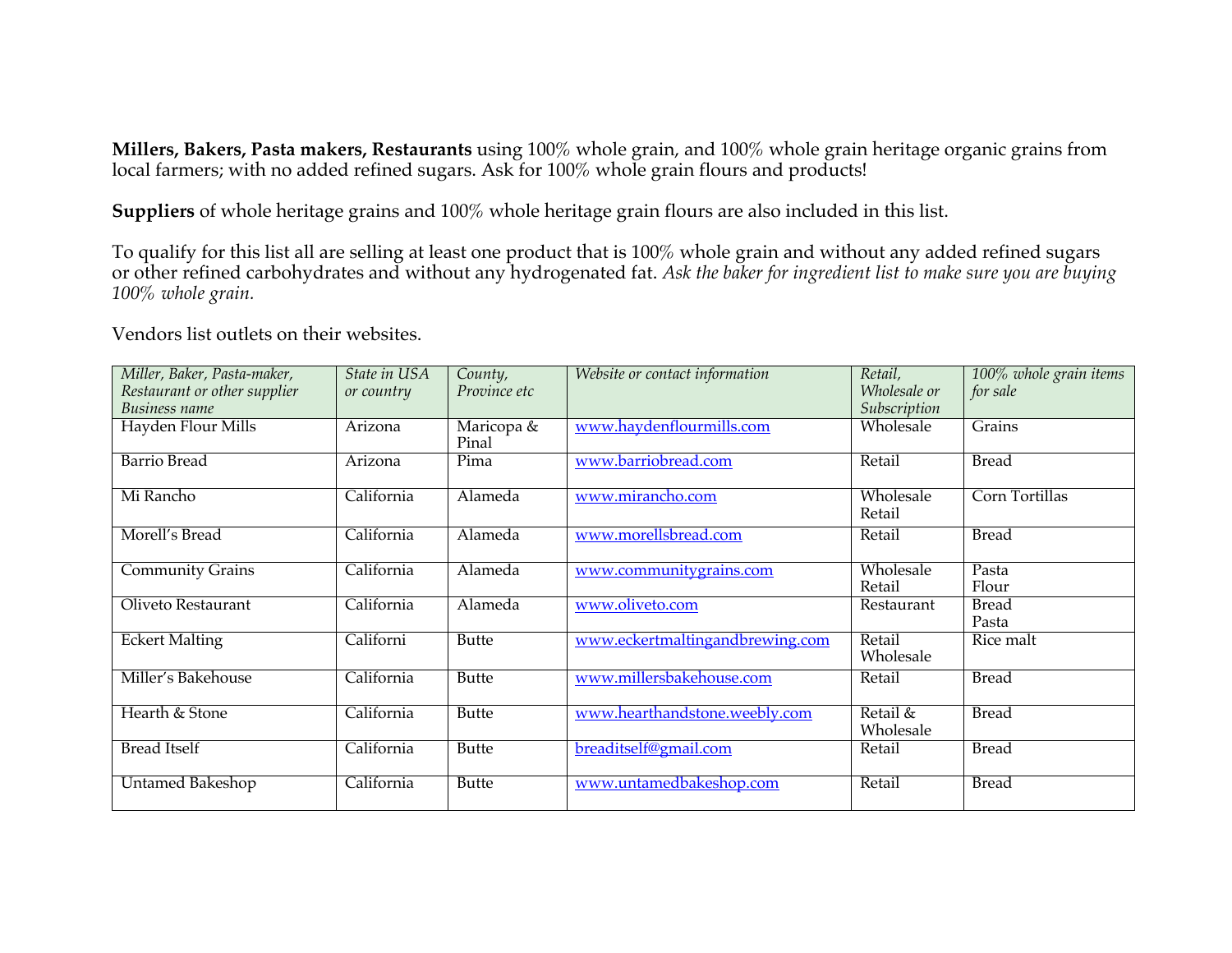| <b>Cook Natural Products</b>              | California | Contra Costa  | www.cooknaturally.com      | Wholesale             | Flour                                    |
|-------------------------------------------|------------|---------------|----------------------------|-----------------------|------------------------------------------|
| Marina Bay Bakery                         | California | Contra Costa  | www.marinabaybakery.com    | Retail                | <b>Bread</b>                             |
| <b>Sunnyland Mills</b>                    | California | Fresno        | www.sunnylandmills.com     | Wholesale             | <b>Bulgur</b> wheat                      |
| Lone Willow Organic<br>Heirlooms          | California | Fresno        | www.organicheirlooms.com   | Wholesale &<br>Retail | Wheat grain<br>Pasta                     |
| <b>Beck's Bakery</b>                      | California | Humboldt      | www.becksbakery.com        | Retail &<br>Wholesale | <b>Bread</b><br>Crackers                 |
| Roan Mills                                | California | Los Angeles   | www.roanmills.com          | Retail &<br>Wholesale | <b>Bread</b><br>Pasta<br>Flour<br>Grains |
| Ponsford's Place                          | California | Marin         | www.ponsfordsplace.com     | Retail                | <b>Bread</b>                             |
| <b>Brickmaiden Breads</b>                 | California | Marin         | www.brickmaidenbreads.com  | Retail                | <b>Bread</b>                             |
| Mendocino Grain Project                   | California | Mendocino     | www.mendocinograin.com     | Retail<br><b>CSA</b>  | Flour<br>Grains                          |
| <b>Eliot Hartley</b>                      | California | Mendocino     | eliothartley@gmail.com     | Retail                | <b>Bread</b>                             |
| Schat's Bakery & Café at<br>Friedman Bros | California | Mendocino     | www.schats.com             | Retail                | <b>Bread</b>                             |
| Koda Farms                                | California | Merced        | www.kodafarms.com          | Retail &<br>Wholesale | <b>Brown</b> rice                        |
| <b>Early Bird Farm</b>                    | California | Nevada        | www.earlybirdnc.com        | Wholesale<br>Retail   | Flour<br>Grains                          |
| Grist & Toll                              | California | Los Angeles   | www.gristandtoll.com       | Wholesale<br>Retail   | Flour                                    |
| Sourdough Solutions                       | California | Placer        | www.sourdoughsolutions.com | Retail                | <b>Bread</b>                             |
| <b>Bread and Flour</b>                    | California | Riverside     | www.breadandflours.com     | Retail                | <b>Bread</b><br>Flour                    |
| The Mill, San Francisco                   | California | San Francisco | www.themillsf.com          | Retail                | <b>Bread</b>                             |
| <b>Truly Grains</b>                       | California | San Francisco | www.trulygrains.com        | Wholesale             | Pasta                                    |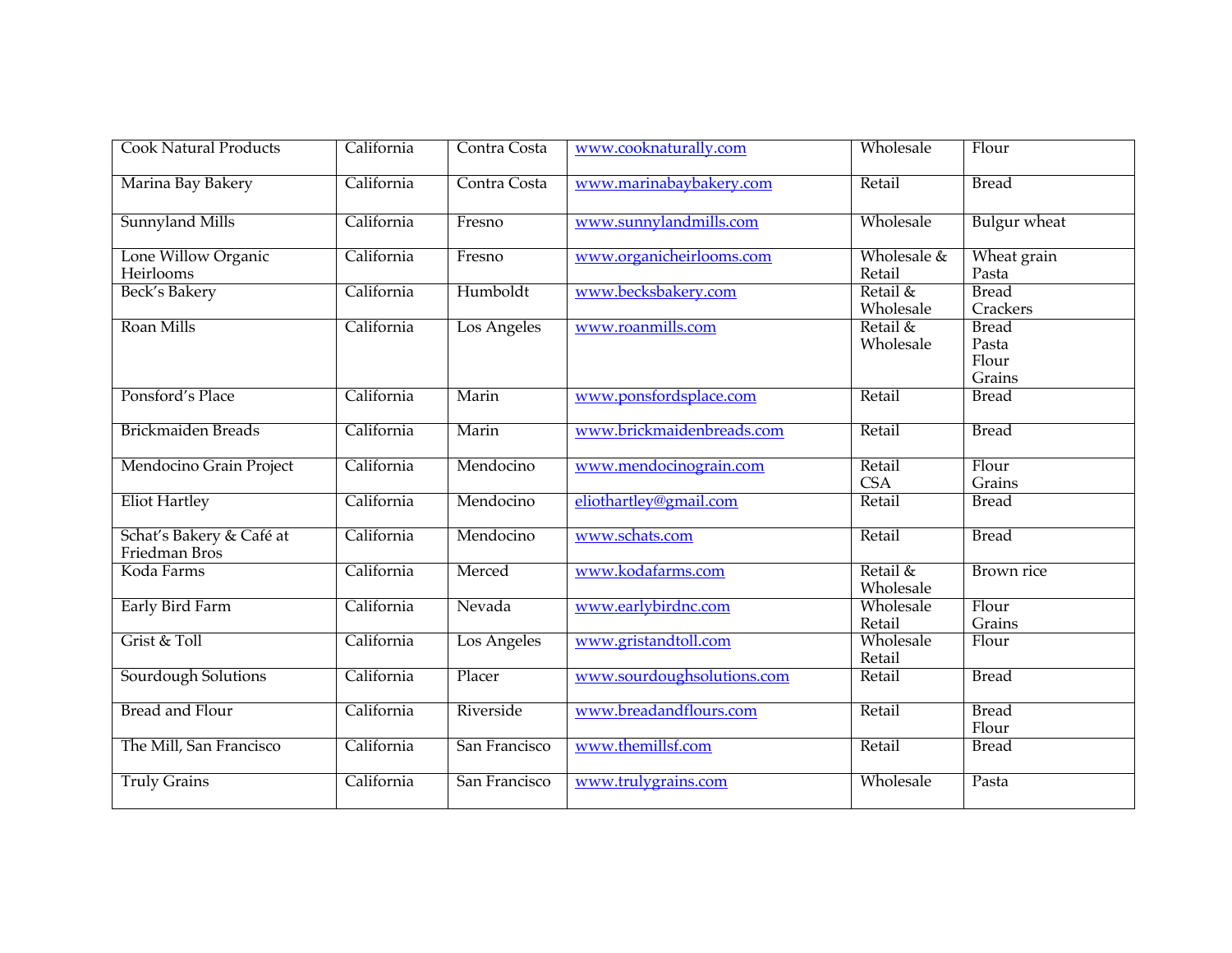| <b>Tartine Bakery</b>                           | California | San Francisco               | www.tartinebakery.com         | Retail                | <b>Bread</b>             |
|-------------------------------------------------|------------|-----------------------------|-------------------------------|-----------------------|--------------------------|
| Kantine                                         | California | San Francisco               | www.kantinesf.com             | Restaurant            | <b>Bread</b><br>Porridge |
| <b>Giustos Specialty Foods</b>                  | California | San Mateo                   | www.giustos.com               | Wholesale             | Flour                    |
| The Midwife and the Baker                       | California | San Mateo                   | www.themidwifeandthebaker.com | Retail                | <b>Bread</b>             |
| L'Atelier du Pain                               | California | San Mateo                   | fionastrouts@gmail.com        | Retail                | <b>Bread</b>             |
| <b>Ancient Agro</b>                             | California | Santa Clara                 | www.ancientagro.com           | Wholesale             | Pasta<br>Flour<br>Grains |
| Manresa Bread                                   | California | Santa Clara                 | www.manresabread.com          | Retail                | <b>Bread</b>             |
| Moore's Flour Mill                              | California | Shasta                      | www.mooresflourmill.com       | Retail<br>Wholesale   | Flour<br>Grains          |
| <b>Tender Fork Market</b>                       | California | Solano                      | www.tenderforkmarket.com      | Retail<br>Wholesale   | <b>Bread</b>             |
| Grindstone Bakery                               | California | Sonoma                      | www.grindstonebakery.com      | Wholesale<br>Retail   | <b>Bread</b>             |
| The Bejkr                                       | California | Sonoma                      | www.thebejkr.com              | Special order         | <b>Bread</b>             |
| <b>Revolution Bread</b>                         | California | Sonoma                      | www.revolutionbread.com       | Retail                | <b>Bread</b>             |
| <b>Wild Flour Bread</b>                         | California | Sonoma                      | www.wildflourbread.com        | Retail                | <b>Bread</b>             |
| Pasta-Sonoma                                    | California | Sonoma                      | http://pastasonoma.com        | Wholesale             | Pasta                    |
| Central Milling / Keith<br>Giusto Bakery Supply | California | $\overline{\text{S}}$ onoma | www.kgbakerysupply.com        | Wholesale             | Sprouted grain<br>Grain  |
| The Farmer and the Cook                         | California | Ventura                     | www.farmerandthecook.com      | Restaurant            | <b>Bread</b>             |
| Capay Mills                                     | California | Yolo                        | www.capaymills.com            | Retail &<br>Wholesale | Flour                    |
| The Upper Crust Baking<br>Company               | California | Yolo                        | www.ucbaking.com              | Retail &<br>Wholesale | <b>Bread</b>             |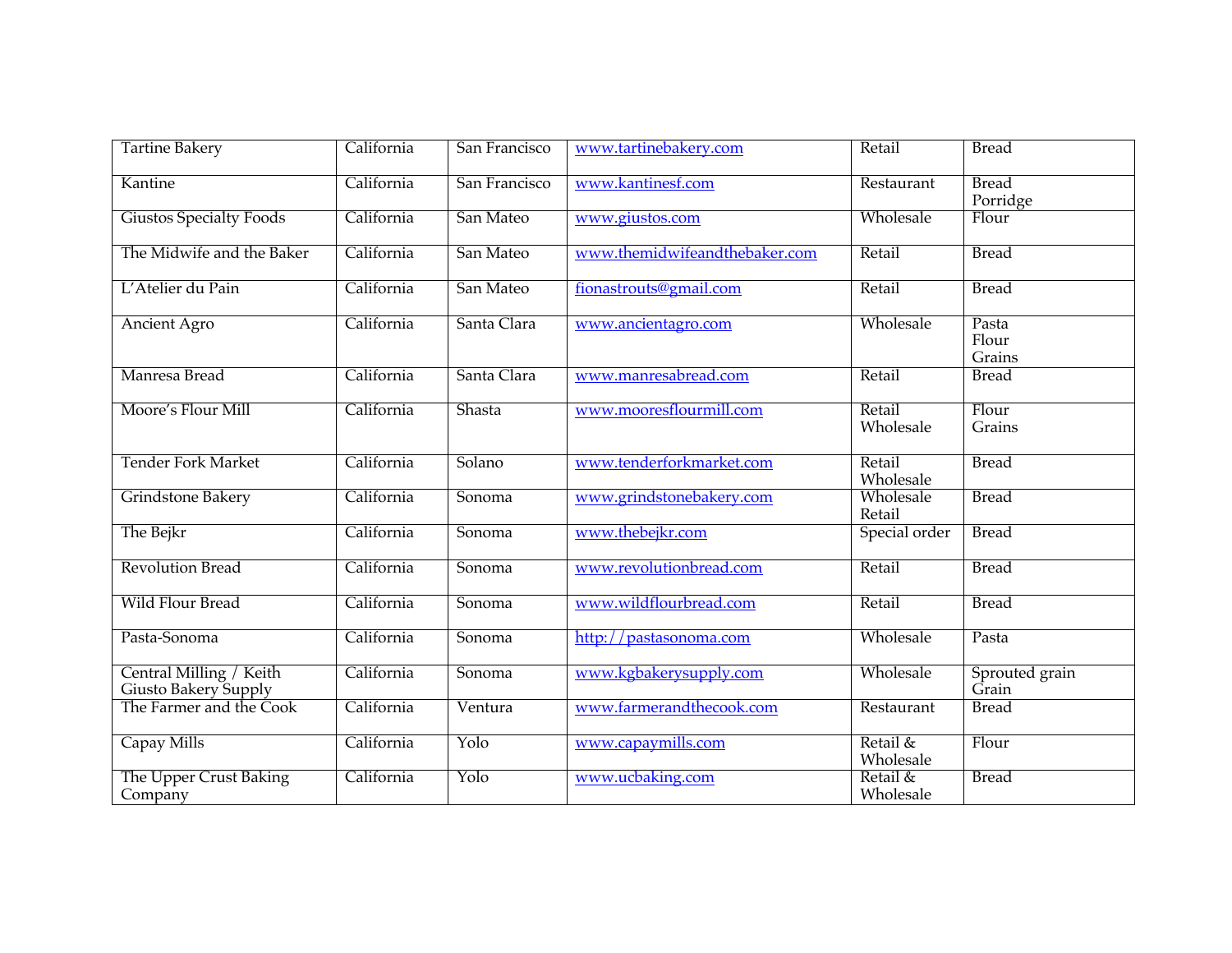| Artisan Lavinia          | California | Yuba       | artisanlavinia@gmail.com | Retail                | Bread        |
|--------------------------|------------|------------|--------------------------|-----------------------|--------------|
| <b>Blue Grouse Bread</b> | Colorado   | San Miguel | www.bluegrousebread.com  | Retail &<br>Wholesale | Bread        |
| Moxie Bread              | .clorado   | Boulder    | www.moxiebreadco.com     | Retail &<br>Wholesale | <b>Bread</b> |

| Pastificio Boulder                   | Colorado     | Boulder     | www.pastificioboulder.com                | Retail                          | Pasta                      |
|--------------------------------------|--------------|-------------|------------------------------------------|---------------------------------|----------------------------|
| <b>Independent Baking</b><br>Company | Georgia      | Clarke      | www.independentbaking.com                | Retail<br>Wholesale             | <b>Bread</b>               |
| <b>Ancient Grains</b>                | Idaho        | Teton       | www.ancientgrains.com<br>www.einkorn.com | Retail                          | Grains<br>Flour            |
| Hewn Bakery                          | Illinois     | Cook        | www.hewnbread.com                        | Retail<br>Wholesale             | <b>Bread</b>               |
| <b>Belle Garde Bakery</b>            | Louisiana    | New Orleans | www.bellegardebakery.com                 | Retail                          | <b>Bread</b><br>Flour      |
| <b>Maine Grains</b>                  | Maine        | Somerset    | https://mainegrains.com/                 | <b>Retail&amp;</b><br>Wholesale | Flour                      |
| De Zwaan Windmill                    | Michigan     | Ottawa      | www.windmillisland.org                   | Retail                          | Soft wheat flour           |
| Shagbark Seed & Mill                 | Ohio         | Athens      | www.shagbarkmill.com                     | Retail &<br>Wholesale           | Grains<br>Flour            |
| <b>Camas Country Mill</b>            | Oregon       | Lane        | www.camascountrymill.com                 | Retail                          | <b>Bread</b><br>Flour      |
| <b>Azure Standard Foods</b>          | Oregon       | Wasco       | www.azurestandard.com                    | Retail &<br>wholesale           | Grains<br>Flour            |
| <b>Small Valley Milling</b>          | Pennsylvania | Halifax     | www.smallvalleymilling.com               | Retail &<br>Wholesale           | Spelt grain<br>Spelt flour |
| Hillside Bakery                      | Tennessee    | Knox        | www.hillside-bakery.com                  | Retail                          | Spelt bread                |
| <b>Grandview Granary</b>             | Texas        | Carson      | www.grandviewgranary.com                 | Retail                          | Flour                      |
| Emmer & Rye                          | Texas        | Travis      | www.emmerandrye.com                      | Restaurant                      | <b>Bread</b>               |
| Cascade Organic Flour                | Washington   | Grant       | www.cascadeorganicflour.com              | Flour mill                      | Flour<br>Grains            |